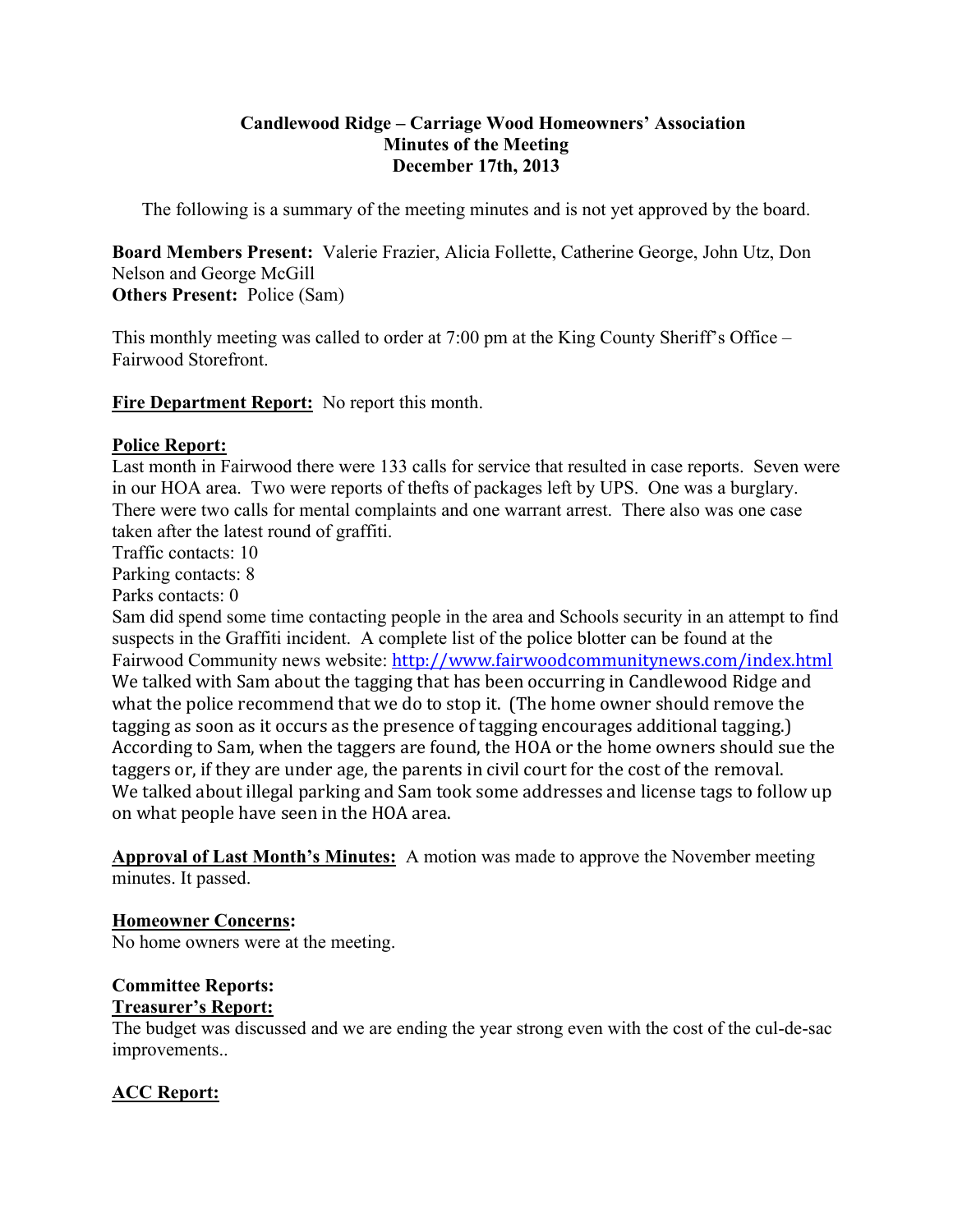- 1 replace fence with gate so boat may be stored behind it
- 1 replace siding on chimney due to leakage

# **Postcard Project:**

There were fewer responses this month than last month but the feeling is that the project has been a success. A review of the items that were noted but that we have not yet received a response on will take place within the next 30 days. We will repeat this entire process in May 2014. It was noted that the post card process is resulting in property improvements and is allowing board members to meet homeowners in a non-confronting environment.

# **Rental House Project:**

This is going well. All home owners with mailing addresses other than their home in the HOA have been sent a note asking for rental information.

26 homes are in full compliance.

24 homes are in work

2 are in foreclosure

3 are in the process of being sold

19 are not rentals, merely homer owners with mailing addresses other than their home 46 have not responded as of yet.

### **Common Areas Maintenance Report:**

- Reminder to all Homeowners It is our responsibility (Not King County's) to keep the street drains clear. Please clear the debris and leaves from the drains by your house and at the ends of your street.
- We continue to have branches and trees fall onto the paths at CR Park. Please contact me at commonareas@crcwhoa.org or call 425-738-8611 #80 and leave a message if you notice any trees or branches at either park or any of the Common areas or entrances.
- Reminder all dogs must be on leash this is a King County Law as well as our policy in our HOA Parks.
- King County Sheriff Patrols and requests will now be coordinated by the CAM Chair and monthly reports will be submitted before each monthly meeting. Please contact the Board with any areas of concern and we will do our best to accommodate. We have dropped patrol hrs to 12 hrs per month for the winter.
- Our new slide was installed in the CW Park. They also removed and disposed of the old slide.
- We have had more tagging in CR- this time on 3 HO's fences, 2 of which were tagged last month. This is the same tagging that has been on our Park signs and benches and Mutt Mitts. Please keep an eye out for groups of teens wandering around the Park and out on the streets late at night. Please note that since this tagging is on private property it is not the HOA's responsibility to remove or cover up but the Homeowners.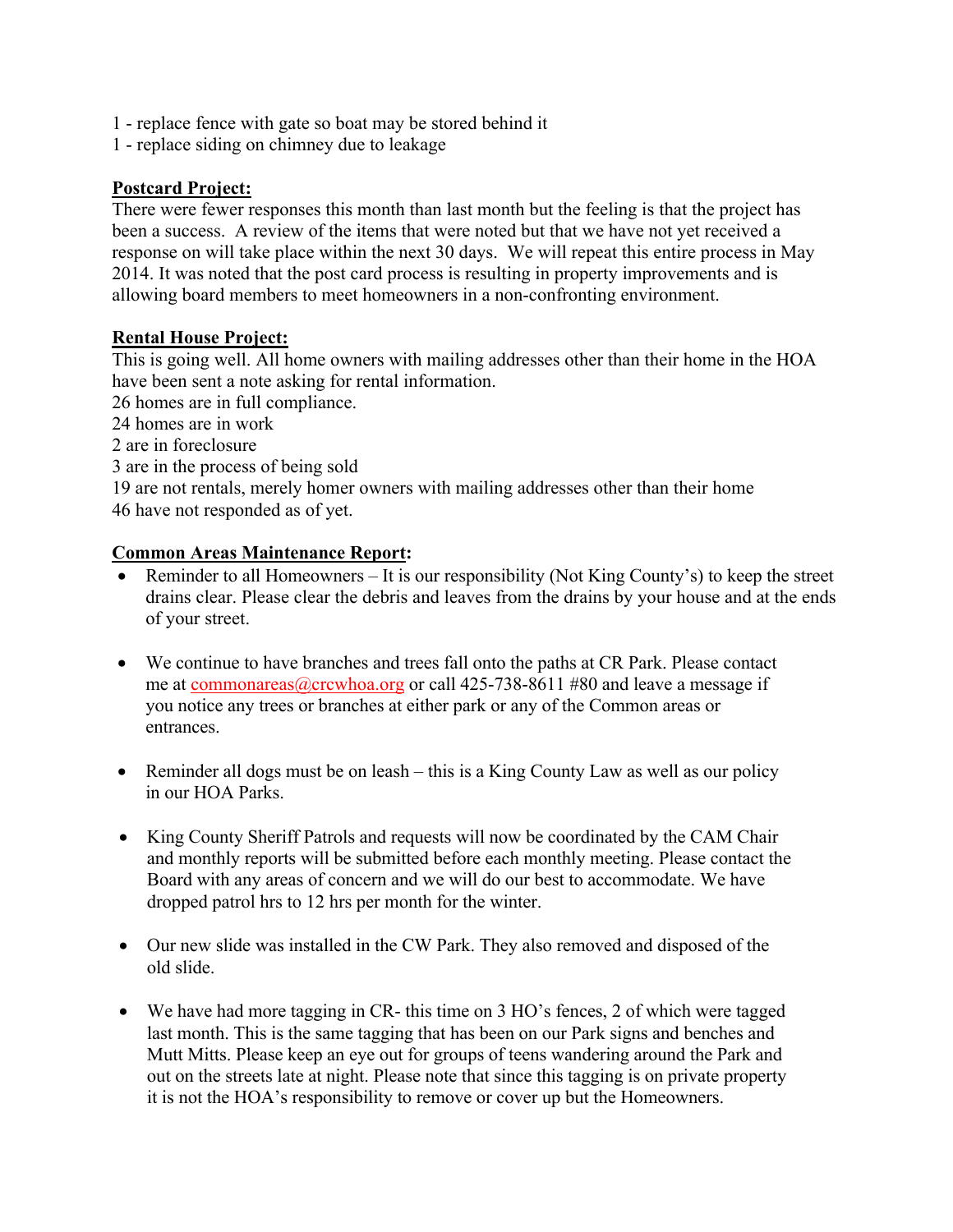- $\bullet$  Our Contract for Landscaping is up this Jan 1<sup>st</sup>. I have met with Canber and two new companies and gone over all required work in our HOA. I have received 2 quotes back. Canber remained the lowest cost and, since we have a good relationship with the owner, I (George) recommended that we renew their contract. It was moved and seconded to renew Canber's contact. This motion passed. However, George felt that we might ask the other bidder to bid on the re-landscaping of the entrances when we are ready to do that work as they have expertise in landscape design.
- Please keep a watch for suspicious Activity and call 911

**Reminder:** Our parks are private parks which exist for the use and enjoyment of HOA residents, their families and guests. They are not public parks. Our park usage rules apply to everyone. Following are some of the rules that have been established to maximize safety, and minimize liability and maintenance cost:

A. Park Hours: 9:00 am to dusk.

B. No Smoking, alcohol, drugs, loud music, golfing, motorized vehicles or **Fireworks**  are allowed.

C. Animals must be leashed and owners are responsible for cleaning up after their animals.

### **Cul-de-Sac Committee**

No report this month except that the quarterly maintenance will be in the new contact with Canber.

### **Complaints Negotiations Report:**

We talked about problems we are having with the voice mail associated with our HOA. It is difficult to hear and reply to them as well as the fact that there may be a delay for hours or days from the time the message is recorded to the time it can be retrieved. We hope that this will be addressed when we change to a new Web site.

It was brought up that the tagging that was done to the homeowners' fences must be cleaned up by the homeowners in a timely fashion to remove the temptation to re-tag.

Reminder to all homeowners: All complaints must be signed and mailed in. They cannot be accepted via e-mail. If you get a letter, please contact the committee with your plans or issues. (For example, if you cannot do some work until an ACC form has been approved.) Please, only one complaint per form. Do not list multiple houses on the same form.

### **Capital Improvement Committee:**

Please contact the board if you have any ideas for Capital Improvements.

# **Legal and Insurance Report:**

None

**Nominating Committee**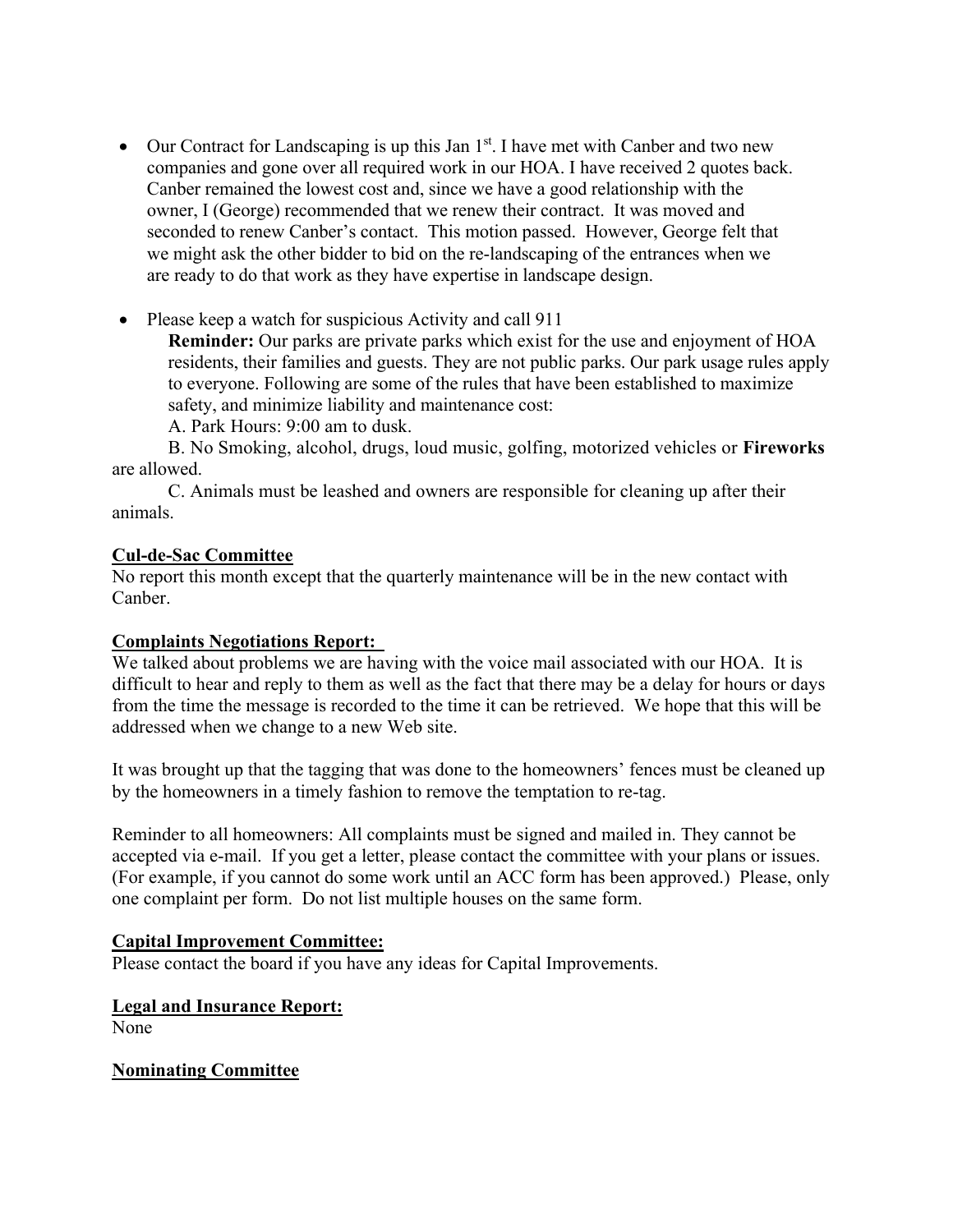John Utz is chair, Catherine George is a member. There is one old open Board position after George McGill volunteered to serve another 3 year term. There will be three Board positions up for reelection in 2014. If you are interested in serving on the Board, please contact a Board member or attend a monthly meeting.

# **Old Business:**

We discussed the annual meeting. Valerie will have copies of the Rules and Regulations available for home owners who do not know where theirs are or whose copy is old and may be out of date. Presentations are due to Don by January 14<sup>th</sup>. The Roles of the Board Members will be available on the back of the agenda hand out so they can be removed from the presentations. (Note – they are also on the Web home page.)

We discussed the need to redo our Web site as it is becoming more dysfunctional and home owners cannot access the forms. Valerie brought us information on Visual Studio.TV which she had experience with. He (the owner) told us that he could change over our e-mail system and set up a new Web site for just under \$3000. After comparing that bid with other information that we had received before we felt that this was the way to go. It was moved, seconded and passed that have Visual Studio.TV do the work. Valerie will ask Visual Studio.TV to come to our regular January meeting to talk about what we need. We set up a committee to determine what our new Web site should look like and what functions it should offer. John, Alicia, Don, George and Catherine will be on the committee.

### **New Business:**

Next year's Easter Egg Hunt will be April 19<sup>th</sup>, 2014.

Roles for the 2013 HOA Board Members

| Valerie Frazier  | ACC/President                             |
|------------------|-------------------------------------------|
| John Utz         | Nominating Committee Chair/Vice President |
| Alicia Follette  | Complaints                                |
| George McGill    | Common Areas Chair/Cul-de-sac Chair       |
| Don Nelson       | Legal and Insurance/Treasurer             |
| Catherine George | Reporting Secretary/Web Master            |

**Special Topics:** Visit our Website and contact the HOA via Email at:

Web – www.crcwhoa.org Email – president@crcwhoa.org If you would like to give us your email address in order to be added to our email announcements please send your info to  $bookkeeper@crcwhoa.org$ . Please visit us on Facebook also.

A motion was made to adjourn the meeting at 8:15 pm. Board went into executive session for an additional 30 minutes.

# **Next Board Meetings:**

- $\overline{\bullet}$  January 21st, 2014
- February  $18<sup>th</sup>$ , 2014